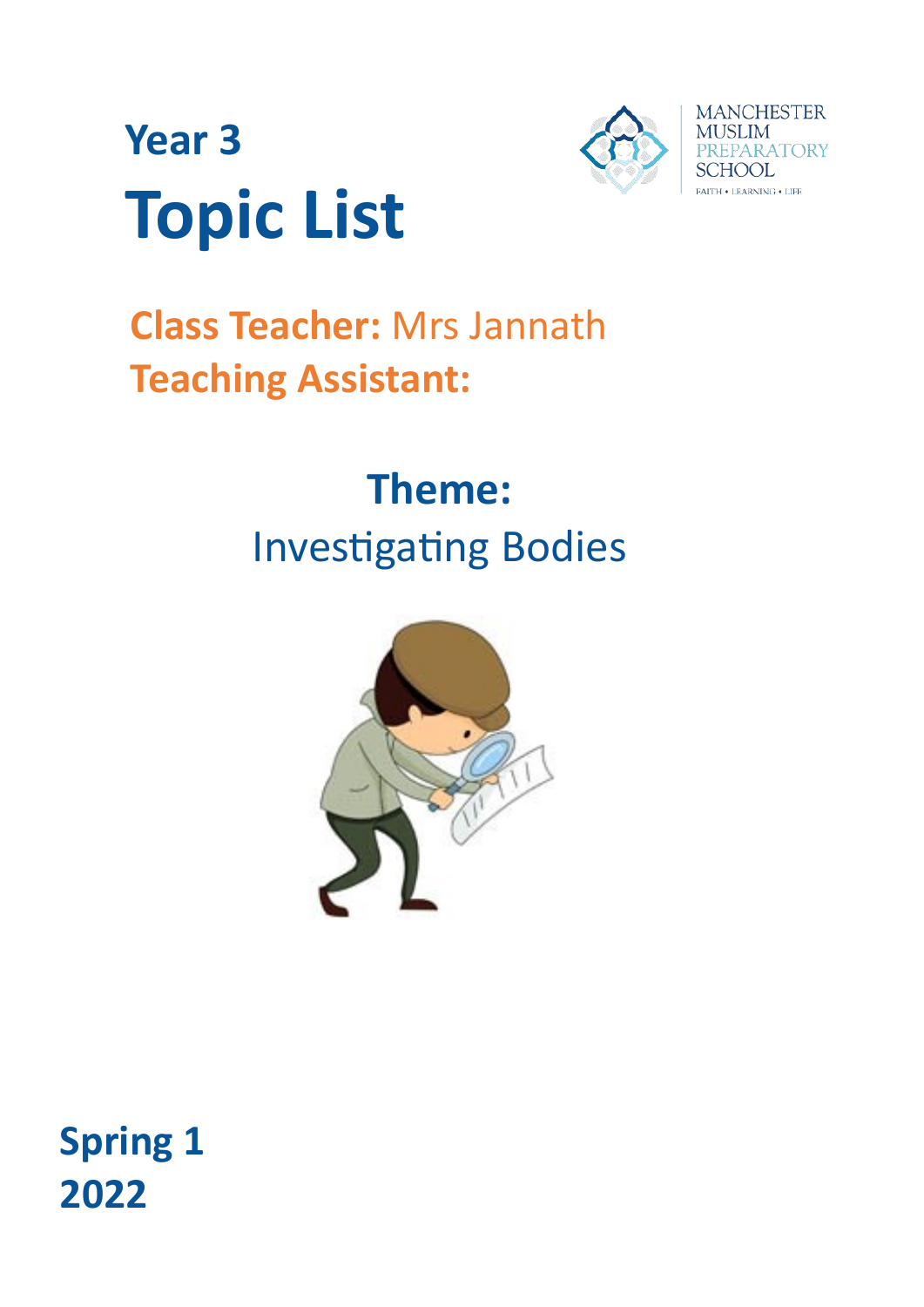### **MATHEMATICS ENGLISH**

#### **Multiplication and Division**

We will use what we have previously looked at to further develop our understanding of multiplication and division. Children will explore formal methods when multiplying and dividing a 2-digit number by a 1 digit number.

#### **Measurement: Money**

Children will use their knowledge of place value and the four operations to count money in pence and pounds. They will also learn how to convert between pence and pounds, add/subtract money and learn how to give change.

#### **Statistics**

In this unit, children will make tally charts to represent data. They will also draw and interpret

pictograms, bar charts and tables. As well as this, children will be encouraged to solve one-step and two-step questions using information presented in scaled bar charts, pictograms and tables.



### **COMPUTING**

**Digital games and Debugging - The Commas in the Commas. and Leftung in the Commas in the Commas.** 

Students will be using available online games to look for errors and develop further their computational thinking skills.



#### Biography

In this unit, the children explore the Big Question: Was Tutankhamen killed? They will read the interactive eBook, retrieving and collating information and identifying evidence in the text to support their theories. They will investigate features of a biography and will be introduced to the perfect tense. In their writing tasks, they will write their own biography about Tutankhamen, focusing on the big question, whilst incorporating a range of grammatical features.

#### Fiction

The children start by listening to Ottoline and the Yellow Cat, asking and answering questions and making predictions. They focus on the characters' thoughts and feelings, and on the features of mystery stories. They will revise their knowledge of different types of sentence and clauses. They will then write a short diary entry, revising some grammar features covered previously.

#### Grammar

Through our writing, we will revise key grammatical terms such as using the possessive apostrophe, conjunctions for time and cause, choosing nouns/pronouns for clarity and using fronted

**ART**

In this Unit, children will create Art pieces inspired by their Ancient Egyptian topic. They will revise the use of oil pastels and how blending techniques can be used to create varied effects. They will also think about how to use design criteria to plan a design and evaluate their design throughout the making process. They will also evaluate their final pieces of work and make suggestions for improving their methods.